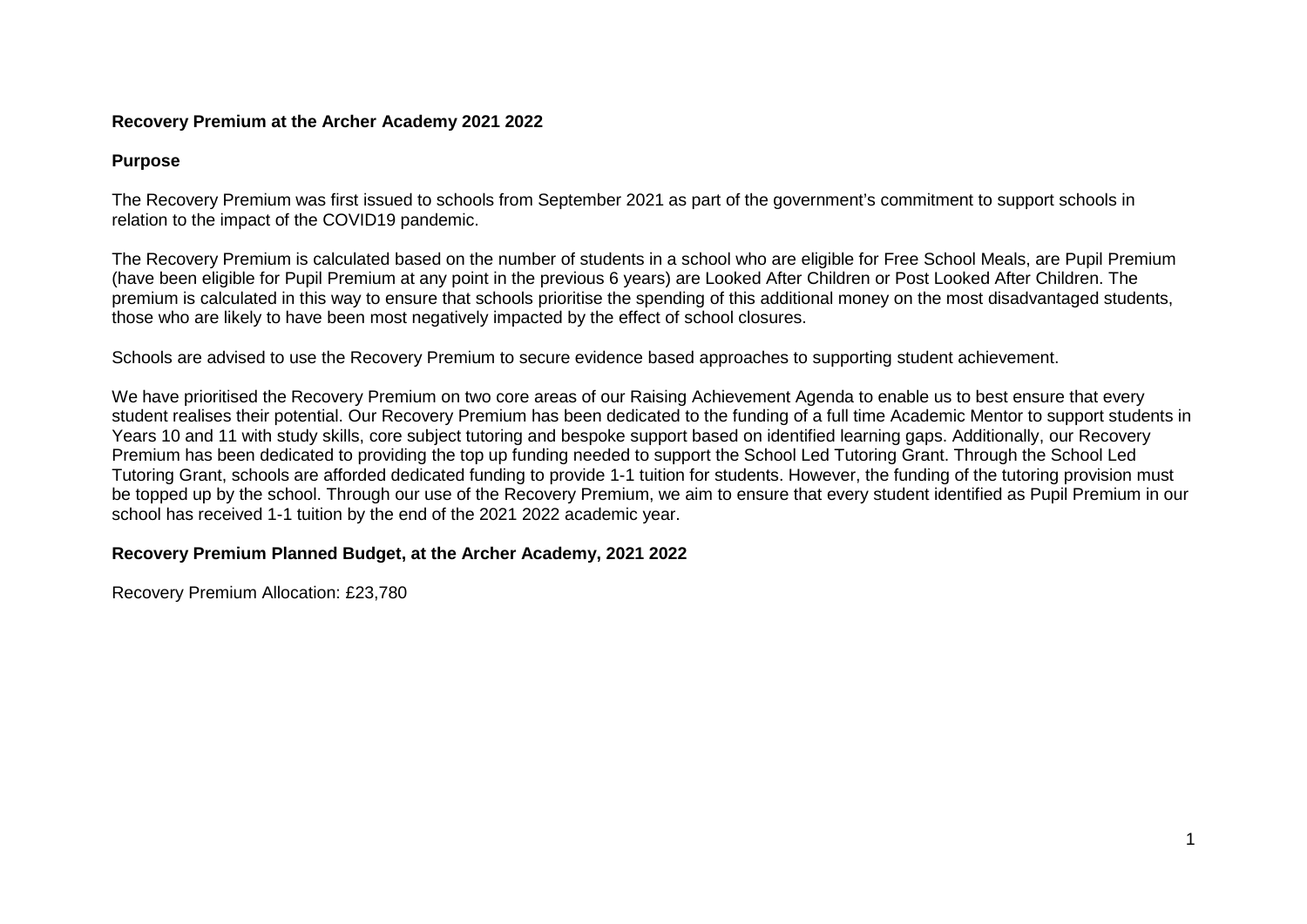## **Recovery Premium Funding Map 2021 2022**

| <b>Strategy</b>                                                                                              | <b>Budget</b> | <b>Desired Outcome</b>                                                                                                                                                                                                                                                                                                                                                       |
|--------------------------------------------------------------------------------------------------------------|---------------|------------------------------------------------------------------------------------------------------------------------------------------------------------------------------------------------------------------------------------------------------------------------------------------------------------------------------------------------------------------------------|
| 1-1 Tuition for Year 10 and Year 11<br>students, top up funding to support the<br>School Led Tutoring Grant. | £12,495       | MyTutor has been identified as our tuition partner. All students identified as Pupil Premium<br>in Year 10 (36 students) and Year 11 (26 students) will complete 1-1 tuition in the autumn<br>term of 2021, focused on English, Maths and Science. Each session has a top up fee of<br>£8.50.                                                                                |
| 1-1 Tuition for Year 9 students, top up<br>funding to support the School Led<br><b>Tutoring Grant.</b>       |               | MyTutor has been identified as our tuition partner. All students identified as Pupil Premium<br>in Year 9 (36 students) will complete 1-1 tuition in the spring term of 2022, focused on<br>English, Maths and Science. Each session has a top up fee of £8.50.                                                                                                              |
| 1-1 Tuition for Year 7 and Year 8<br>students, top up funding to support the<br>School Led Tutoring Grant.   |               | MyTutor has been identified as our tuition partner. All students identified as Pupil Premium<br>in Year 8 (25 students) and Year 7 (31 students) will complete 1-1 tuition in the summer<br>term of 2022, focused on English and Maths. Each session has a top up fee of £8.50.                                                                                              |
| Academic Mentor for Year 11 and Year<br>10                                                                   | £11,285       | Students identified as Pupil Premium or working significantly below their targets are<br>afforded weekly tutoring sessions with an Academic Mentor. As a result of this support,<br>students will have greater independence, secure study skills, and the support required to<br>secure their target grades. The focus of this work at curriculum level is on core subjects. |
| <b>Total Planned Spend:</b>                                                                                  | £23,780       |                                                                                                                                                                                                                                                                                                                                                                              |